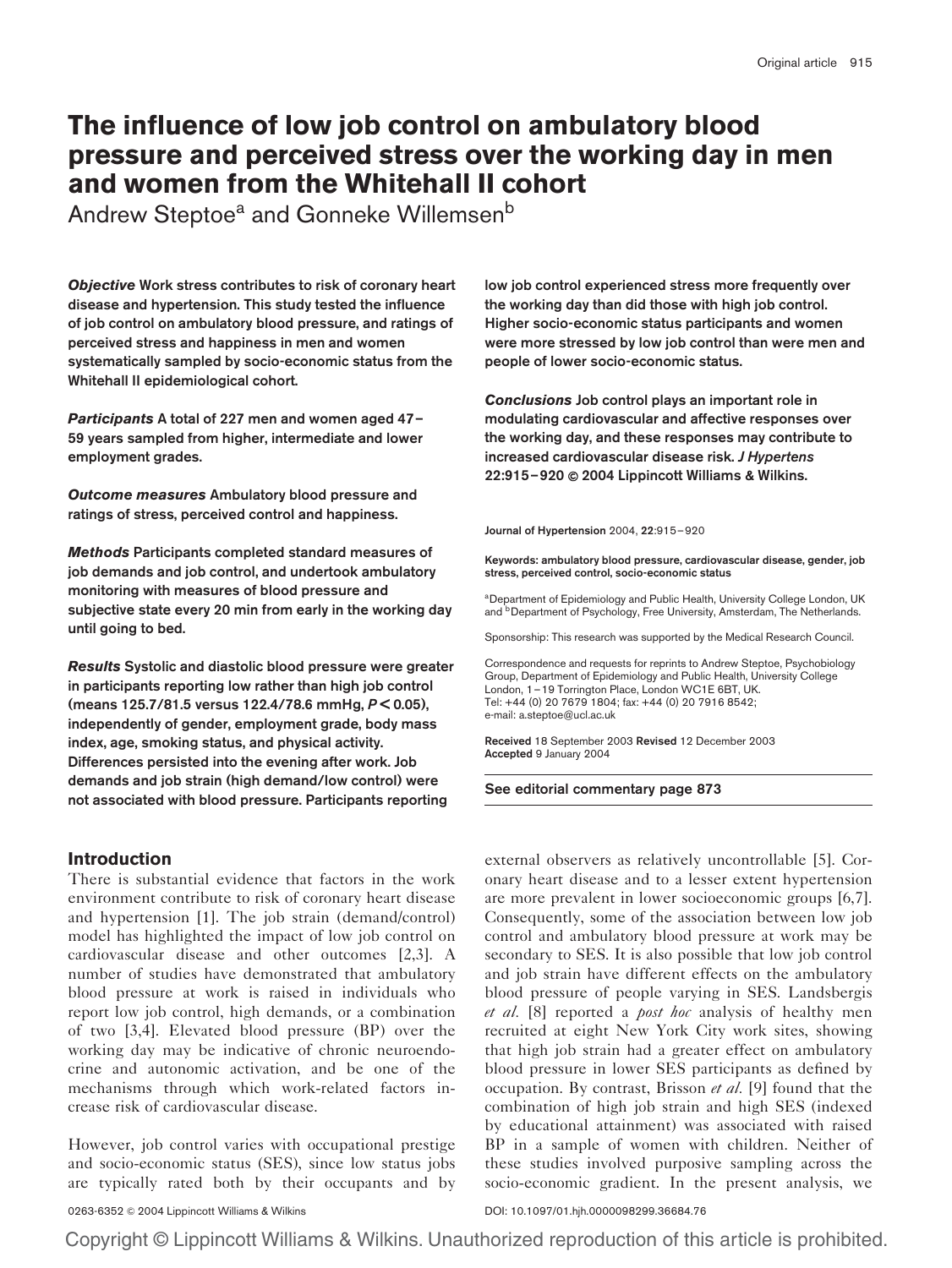utilized data from a study involving members of the Whitehall II epidemiological cohort, in which participants were systematically recruited from higher, intermediate and lower employment grades [\[10\]](#page-5-0). We measured job control with a questionnaire that has been shown in the full Whitehall II cohort to predict coronary heart disease independently of gender, age, socio-economic position, and standard risk factors [\[5\]](#page-5-0). We hypothesized that low job control would be associated with elevated BP over the working day independently of age, body mass, smoking status and an estimate of concurrent physical activity. In addition to job control, the associations of job demands and job strain with ambulatory blood pressure were assessed.

The second aim of the study was to investigate the subjective experiences through the day that are associated with high and low job control. Analyses of ambulatory blood pressure readings and concurrent subjective experience suggest that ratings of perceived control are inversely associated with BP on a moment to moment basis [\[11,12\]](#page-5-0). It is therefore possible that low job control is associated with frequent minor stressors over the day that in turn elicit transient BP elevations. Conversely, happiness may be associated with greater job control and lower BP [\[13\]](#page-5-0). We analysed subjective ratings accompanying each BP reading, and compared ratings of stress, perceived control, and happiness in high and low job control groups. We hypothesized that individuals reporting low job control would experience greater stress, lower perceived control and less happiness over the working day.

# Methods

### **Participants**

Participants in this study were 227 volunteers (121 men and 106 women) drawn from the Whitehall II epidemiological cohort [\[14\]](#page-5-0). They were recruited on the following criteria: aged 45–59 years, white Caucasian day workers based in the London area, not planning to retire for at least 3 years, no history of CHD, no previous diagnosis or treatment for hypertension, and willingness to take part in laboratory testing (not described here) as well as ambulatory monitoring. Premenopausal women were not eligible, since menopausal status has effects on ambulatory blood pressure [\[15\]](#page-5-0). Employment grade was used as the marker of SES. Employment grade is strongly associated with income and educational attainment, and has been shown in the British civil service to relate to cardiovascular disease risk [\[16\]](#page-5-0). Participants were sampled systematically from higher (administrative and professional), intermediate (senior and higher executive officer), and lower (clerical, office support) employment grades. Data relating ambulatory blood pressure directly with SES have been published elsewhere [\[10\].](#page-5-0)

#### Job stress measures

Job demands and job control were measured with the scale previously used in the Whitehall cohort [\[5\]](#page-5-0). The demand scale consisted of four items (e.g. 'Do you have to work very intensively?'), and the control scale of nine items (e.g. 'I can decide when to take a break'), each of which was rated on a 4-point scale ranging from 0 (often) to 3 (never/almost never). Scores were converted to a scale from 0–100, where 100 indicates maximum demands or maximum control. The Cronbach  $\alpha$  for the scales in this study were 0.70 and 0.73 for demands and control, respectively.

#### Ambulatory monitoring procedures

Ambulatory blood pressure monitoring was carried out using the SpaceLabs 90217 monitor (Redmond, Washington, USA). The monitor was fitted between 0730 and 0930 h on a working day (depending on work schedules) at the participant's place of work or in the laboratory at University College London, and was worn for the remainder of the day and evening. BP was measured at 20-min intervals, and each reading was accompanied by a diary entry in which the participant recorded location, activity over the past 5 min (lying, sitting, standing or walking), a measure of current specific activities (e.g. desk work, preparing food), verbal interactions, and any eating, drinking, smoking or medication taken since the last reading. In addition, ratings were obtained with each reading of stress, control, and happiness, on a 5-point scale where  $1 = \text{low}$ to  $5 = high$ .

#### Data analysis

The ambulatory records of seven participants were lost before downloading from monitors. The BP readings were reviewed and outliers were excluded using the criteria described by Berardi et al. [\[17\]](#page-5-0). The number of eligible readings averaged  $34.3 \pm 5.7$ , but ranged widely between individuals. We therefore averaged data into four periods: morning (0750–1050 h), midday (1100– 1400 h), afternoon (1400–1700 h), and evening (1700– 2230 h). The mean number of readings in these four periods was  $4.61 \pm 0.98$ ,  $7.27 \pm 1.1$ ,  $8.17 \pm 1.4$ , and  $14.1 \pm 4.2$ , respectively. We only included individuals in the analyses who had at least two readings from each time period, so as to ensure that robust findings were obtained. A total of 198 individuals were included in the final analyses. The participants with complete data did not differ from the 22 with missing data in terms of gender distribution, employment grade, or age. There were no differences across employment grades in the number of readings contributing to each time period, or in the time of starting monitoring in the morning.

Scores on the ratings of stress, control and happiness were skewed towards low stress, high control, and high happiness. We therefore calculated the number of read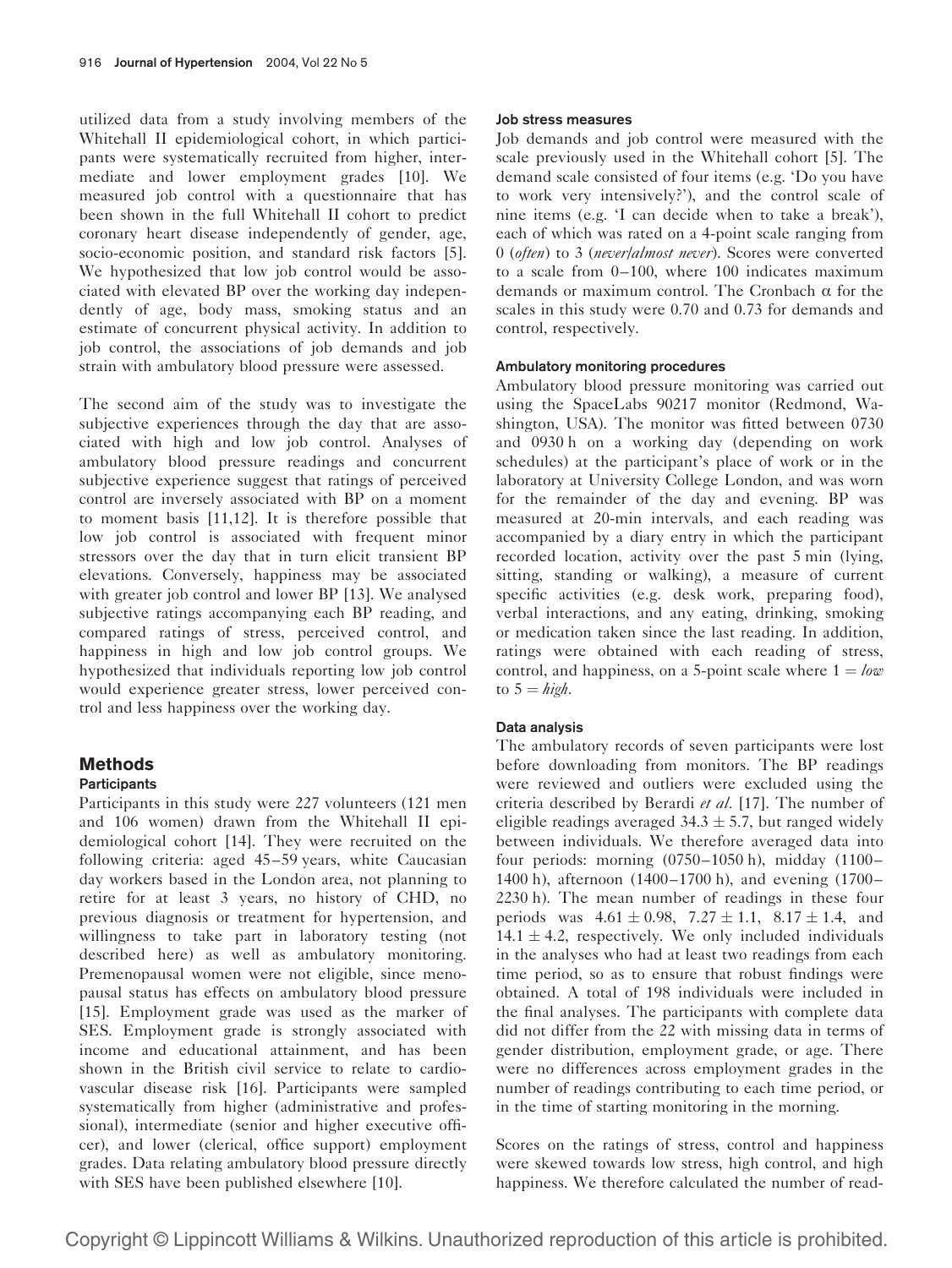ings in each time period for which the participant experienced moderate to high stress (3–5), moderate to low control (1–3) and high happiness ratings (4 or 5). These counts were divided by the total number of ratings in each time period to derive the percentage of occasions that the individual reported high stress, low control and high happiness.

Systolic and diastolic BP and ratings of stress, perceived control and happiness were analysed in two ways. First, the grand mean across the complete recording period was analysed with employment grade, gender, and either job demands, control or job strain (divided by median split) as between-subject factors. Physical activity is a strong determinant of BP [\[18\].](#page-5-0) We have previously demonstrated that activity ratings are systematically associated with activity assessed objectively using accelerometers [\[10\],](#page-5-0) so these were included as covariates in BP analyses, while age, body mass index and smoking status were included as covariates in analyses of all variables. Secondly, repeated measures analysis of variance was carried out to assess changes with time of day. The Greenhouse–Geisser correction was applied where appropriate, and adjusted  $P$  values are presented. Data are presented as means  $\pm$  standard deviation, adjusted for covariates.

#### **Results**

Table 1 summarizes the characteristics of the high and low job control groups. The proportion of men was somewhat greater in the high than low job control groups, but the effect was not significant ( $P = 0.66$ ). The groups did not differ in age, body mass index, waist/hip ratio, proportion of smokers, or proportion of women taking hormone replacement treatment. Low job control was more frequently reported in participants from lower employment grades  $(P < 0.001)$ , and the high job control group was better education  $(P = 0.033)$ . Ratings of job demands did not differ between high and low job control groups.

#### Blood pressure

The average systolic pressure was significantly higher in the low control group (mean  $125.7 \pm 12.1$  mmHg) compared with the high job control group (122.4  $\pm$ 11.5 mmHg,  $P = 0.047$ ). Levels were higher in the morning in lower employment grade participants, as described previously [\[10\],](#page-5-0) but this did not interact with job control. Systolic pressure was higher in men than women ( $P < 0.001$ ), but there was no interaction between gender and job control. In the analysis across the day, the differences between job control groups were significant in the morning and evening ( $P < 0.05$ ), but not at midday or in the afternoon (Fig[. 1\)](#page-3-0).

There was no association between job demands and systolic pressure. The adjusted means were  $122.3 \pm 9.8$ and  $124.4 \pm 13.0$  mmHg for the high and low demand groups, and there was no interaction between job demands and time of day. Job strain was also unrelated to ambulatory systolic pressure. Adjusted means were  $124.9 \pm 11.0$  and  $123.4 \pm 12.6$  mmHg in the high and low job strain groups ( $P = 0.38$ ).

A similar pattern of results emerged for diastolic blood pressure. Diastolic pressure was higher in the low job control (adjusted mean  $81.5 \pm 7.3$  mmHg) compared with the high job control group  $(78.6 \pm 7.3 \text{ mmHg})$ ,  $P = 0.007$ ). This effect did not vary with gender or employment grade. Diastolic blood pressure diminished between the early part of the day and the evening  $(P < 0.001$ , Fig. [1\)](#page-3-0), but *post hoc* analyses confirmed significant effects of job control in all four time periods  $(P = 0.041$  to 0.002).

Table 1 Characteristics of the high and low job control groups. Means  $\pm$  standard deviation and  $n$  (%)

|                                     | High job control $(n = 98)$ | Low job control ( $n = 100$ ) |
|-------------------------------------|-----------------------------|-------------------------------|
| Gender                              |                             |                               |
| Men                                 | 59                          | 47                            |
| Women                               | 39                          | 53                            |
| Age                                 | $52.5 + 2.8$                | $52.0 \pm 2.8$                |
| Grade of employment                 |                             |                               |
| Higher                              | 51(52.0)                    | 28 (28.0)                     |
| Intermediate                        | 29(29.6)                    | 36(36.0)                      |
| Lower                               | 18 (18.4)                   | 36(36.0)                      |
| Educational attainment              |                             |                               |
| Basic education                     | 34(36.2)                    | 41 (47.1)                     |
| High school graduation              | 18(19.1)                    | 22(25.3)                      |
| Degree, etc.                        | 42 (44.7)                   | 24 (27.6)                     |
| Body mass index                     | $25.6 + 3.7$                | $25.2 + 3.7$                  |
| Waist/hip ratio                     | $0.86 + 0.10$               | $0.84 + 0.10$                 |
| Current smokers                     | 7(7.1)                      | 9(9.0)                        |
| Hormone replacement therapy (women) | 11 (28.2)                   | 13 (24.5)                     |
| Job demands                         | $64.6 \pm 18.2$             | $65.2 \pm 19.2$               |
| Job control                         | $79.2 + 6.5$                | $54.1 \pm 11.2$               |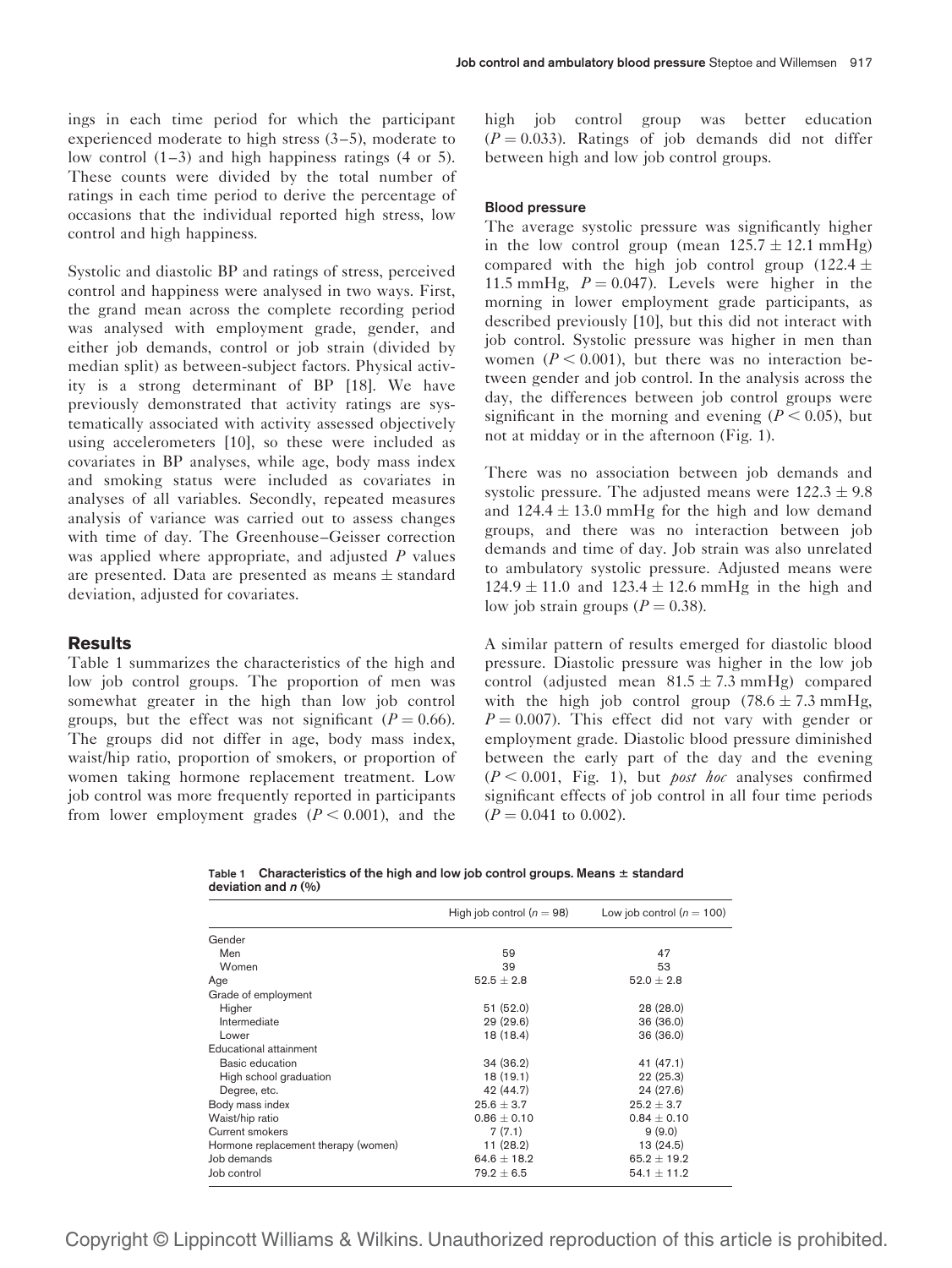<span id="page-3-0"></span>

(a) Mean systolic blood pressure and (b) diastolic pressure, in the morning, midday, afternoon and evening periods in high (dotted line) and low (solid line) job control groups, adjusted for gender, employment grade, age, body mass index, smoking status and physical activity. Error bars are standard errors of the mean (SEM).

Diastolic pressure did not vary either with job demands or job strain. The mean levels in the high and low job demand groups were  $78.5 \pm 6.2$  and  $80.0 \pm 8.0$  mmHg  $(P = 0.36)$ , while the mean values for high and low job strain groups were  $80.3 \pm 6.9$  and  $79.9 \pm 7.7$  mmHg respectively  $(P = 0.72)$ .

#### Perceived control ratings

More BP readings were associated with low perceived control in the low job control group (26.8%) than in the high job control group (12.3%). There were no differences in perceived control ratings between men and women, or between the three employment grade groups. However, low perceived control was more commonly reported in the afternoon (24.3%) than in the morning (18.7%) or mid-day (18.9%), and was least frequently reported in the evening  $(15.7\%, P < 0.001)$ . This pattern did not vary with job control, employment grade, or gender.

Perceived control ratings over the day were not related to job demands. The proportion of BP readings associated with low perceived control averaged  $19.7 \pm 24.5$ and  $17.7 \pm 26.5\%$  in the high and low job demand groups. By contrast, there was a significant difference in perceived control between high and low job strain groups ( $P = 0.016$ ). This mirrored the pattern observed for the job control grouping, since 23.4% of BP readings were associated with low perceived control in the high job strain group, compared with 14.4% in the low job strain group.

#### Perceived stress ratings

Individuals in the low job control group reported stress on 18.3% of occasions, compared with 7.8% in the high job control group  $(P < 0.001)$ , as shown in Figure 2. The highest stress was recorded in the afternoon and lowest in the evening  $(P < 0.001)$ . The difference between job control groups was significant at all times of day  $(P < 0.01)$ , but diminished in the evening. In addition, there was an interaction between job control and employment grade ( $P = 0.017$ ), illustrated in Figure [3.](#page-4-0) Higher employment grade participants who reported low job control experienced greater stress over





Proportion of blood pressure readings associated with (a) moderate to high stress and (b) high happiness ratings, in high (dotted line) and low (solid line) job control groups over the day. Error bars are standard errors of the mean SEM.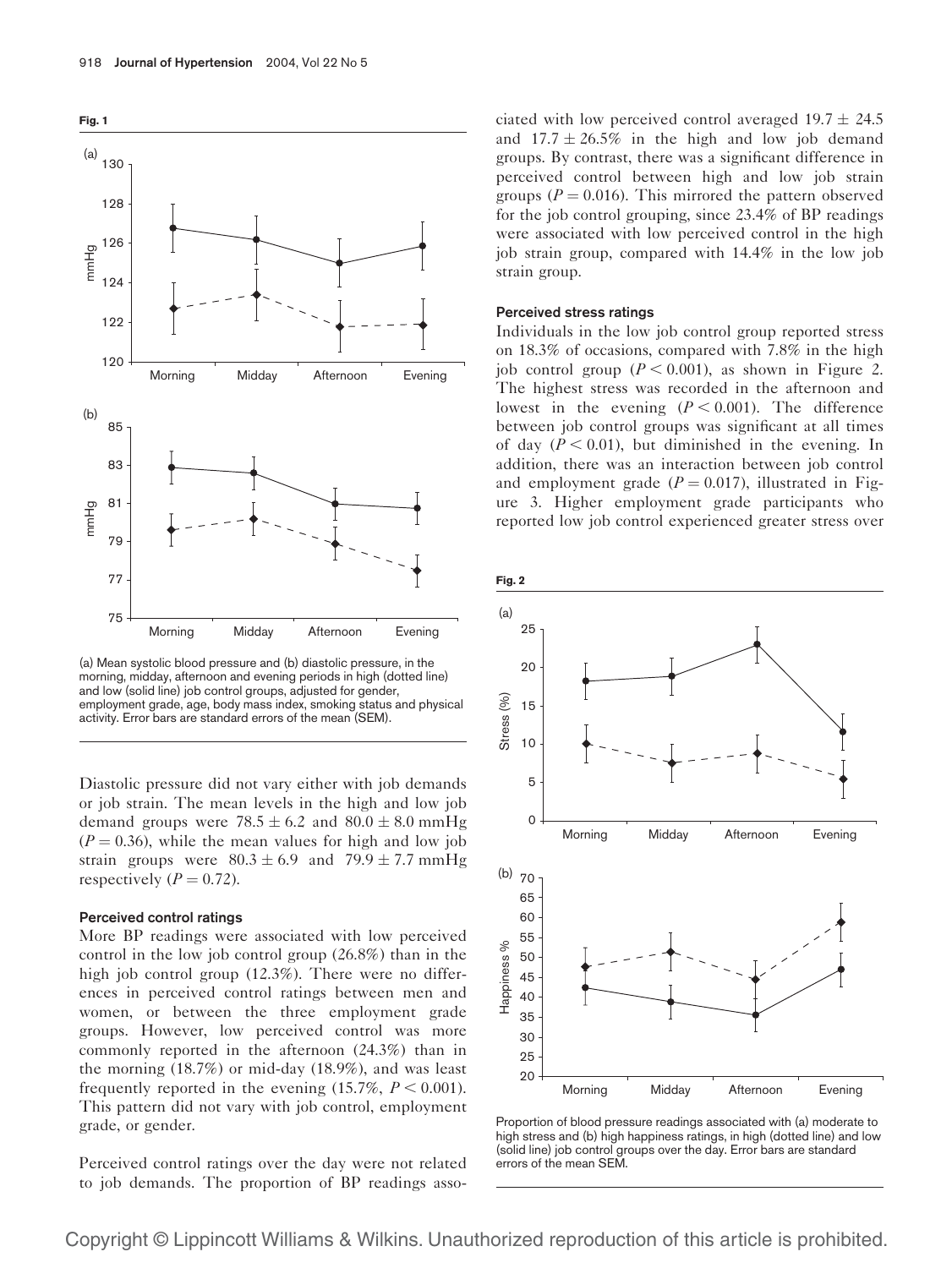<span id="page-4-0"></span>

Proportion of blood pressure readings associated with moderate to high stress in high and low job control groups. Solid bars, higher employment grade; hatched bars, intermediate employment grade; open bars, lower employment grade.

the working day than did those in the lower employment grade. Women were more stressed by the experience of low job control than were men ( $P = 0.036$ ); the proportion of high stress ratings averaged 22.8% in women and 12.9% in men reporting low job control, compared with 6.9 and 9.2% in women and men reporting high job control.

Stress ratings did not differ in the high and low job demand groups (adjusted means 16.9 and 9.6%). Significant effects were observed for job strain, and these mirrored the pattern for job control illustrated in Figur[e 2.](#page-3-0)

#### Happiness ratings

Happiness did not vary with job control, job demands, job strain, gender, or employment grade, with  $46.7 \pm$ 37.5% of BP readings being associated with high happiness ratings. Happiness was highest on average in the evenings, and lowest in the afternoon ( $P < 0.001$ , Fig. [2\)](#page-3-0), but this pattern did not interact with job control, job demands, job strain, gender, or employment grade.

## **Discussion**

Ambulatory systolic and diastolic blood pressure was greater throughout the working day in men and women reporting low job control, and this pattern was not affected by gender or SES. Job demands and job strain had little association with BP. These results are partly consistent with previous research in which ambulatory measures have been related to low job control [\[19\],](#page-5-0) but most studies have demonstrated associations between ambulatory blood pressure and job strain, rather than

assessing job control as a separate variable [\[3\]](#page-5-0). The reason for the discrepancy may relate to the pattern of job demands and job control observed in the Whitehall II cohort of British civil servants. Marmot et al. [\[14\]](#page-5-0) have shown that job control is inversely associated with grade of employment in the Whitehall II cohort. However, high job demands are also more prevalent in the higher status participants, and do not co-segregate demographically with low job control. This is not the case in many studies of job strain, in which low status jobs are characterized by low control and high demands. In this cohort, low job control may be the particularly toxic component of work stress, and associations of BP with job strain will be diluted by the effects of job demands.

The differences in BP between high and low job control groups averaged 3.3/2.9 mmHg over the day and evening. These differences are not large, and unlikely to be of clinical significance. However, heightened BP may be indicative of moderate stress-induced neuroendocrine and sympathetic nervous system activation. Recent studies indicate that stress-related elevations in BP are positively associated with hemostatic responses [\[20\]](#page-5-0) and inflammatory cytokine release [\[21\]](#page-5-0). The BP differences may therefore be markers of biological responses that have direct significance for cardiovascular disease risk.

We found no evidence for an interaction between job characteristics and SES in relation to BP as found by others [\[8,9\]](#page-5-0). Independently of job factors, systolic blood pressure was higher in the morning in the lower employment grade participants, as described previously [\[10\]](#page-5-0). It is evident from Figure [1](#page-3-0) that the impact of low job control carried over into the evening period outside work.

Some insight into the factors sustaining these BP differences can be gained from the analyses of subjective ratings. People experiencing low job control reported more frequent episodes of perceived low control over the day than did the high job control group. Previous studies have demonstrated that BP is greater during periods of low compared with high perceived control [\[11,22\].](#page-5-0) If episodes of low perceived control are more frequent in people reporting low job control, this may contribute to the global elevation in ambulatory blood pressure. Low job control was also associated with more stress over the day (Fig. [2\)](#page-3-0), and this may also stimulate elevations in BP [\[23\]](#page-5-0). As might be expected, stress was more frequent in the daytime than the evening, while participants reported being happier in the evening. The absence of significant difference in happiness ratings would suggest that people reporting low job control do not simply have a negative affectivity reporting bias.